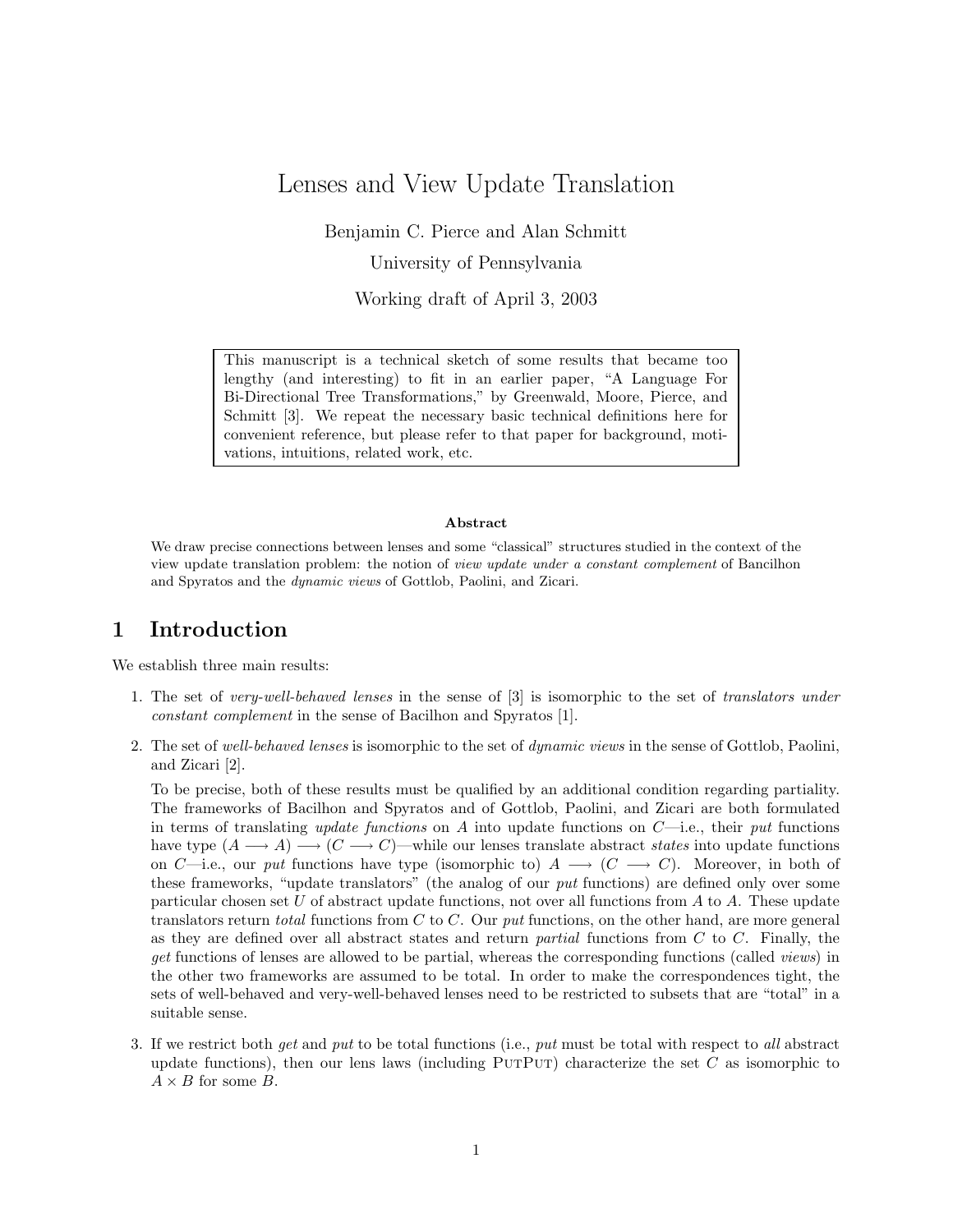### 2 The Results

#### 2.1 Basic Structure

Let C and A be two sets. Let  $\Omega$  an element that does not occur in C. We write  $C_{\Omega}$  for  $C \cup \{\Omega\}$ .

**2.1.1 Definition [Lenses]:** A lens  $l$  comprises two partial functions:

- a get function from C to A, written  $l \nearrow$  and
- a put function from  $A \times C_{\Omega}$  to C, written  $l \setminus$ .

We write  $\text{dom}(l \nearrow)$  for the subset of C on which  $l \nearrow$  is defined and  $\text{dom}(l \searrow)$  for the subset of  $A \times C_{\Omega}$  on which  $l\searrow$  is defined, and similarly ran( $l\searrow$ ) and ran( $l\searrow$ ) for the ranges of the get and put functions. Note that neither  $l \nearrow$  nor  $l\searrow$  may return  $\Omega$ .

We now define some laws that well-behaved lenses should obey.

**2.1.2 Definition Well-behaved lenses**: A lens is well behaved iff its get and put functions obey the following laws:

(GETPUT)  $c \in \text{dom}(l \nearrow) \implies l \searrow (l \nearrow c, c) = c$ 

(PUTGET)  $(a, c) \in \text{dom}(l \setminus) \implies l \nearrow (l \setminus (a, c)) = a$ 

We write  $L(C, A)$  for the set of well-behaved lenses between C and A. A well-behaved lens is very-well-behaved if its get and put functions also obey the following law:

(PUTPUT)  $a' \in A$  and  $(a, c) \in \text{dom}(l \setminus \mathcal{C}) \implies l \setminus (a', l \setminus (a, c)) = l \setminus (a', c)$ 

We write  $L^+(C, A)$  for the set of very-well-behaved lenses between C and A.

#### 2.2 Lenses and View Update Translation

In this section we establish a precise correspondance between the view update setting of [1, 2] and our lenses. Up to a small restriction concerning partiality, the set of very-well-behaved lenses is isomorphic to the set of translators under constant complement of Bacilhon and Spyratos [1], whereas the set of well-behaved lenses is isomorphic to the set dynamic views of Gottlob, Paolini, and Zicari[2].

We restrict our attention to lenses that are total with respect to a given set of update functions—that is lenses whose put function is defined for every possible update function from some set  $U \subseteq A \longrightarrow A$ .

**2.2.1 Definition:** Let P be a set of functions from C to C and U a set of functions from A to A. A lens l is said to be *total* with respect to  $U$  and  $P$  iff

- dom $(l \nearrow) = C$ ;
- $l \nearrow (C) = A;$
- dom $(l\searrow) = \{(u(l \nearrow c), c) \mid u \in U, c \in C\};$
- $l \searrow (a, c) = c' \implies \exists p \in P.c' = p(c).$

We write  $L_t^+(C, A, U, P)$  for the set of very-well-behaved total lenses with respect to U and P and  $L_t(C, A, U, P)$  for the set of well-behaved total lenses with respect to U and P.

The following definition is used to characterize databases  $C$  and views f that have a translator  $T$  for a set of complete updates  $U$ , as defined by Bancilhon and Spyratos [1].

**2.2.2 Definition:** A set U of functions from some set A to A is said to be complete iff it contains the identity and satisfies the following conditions: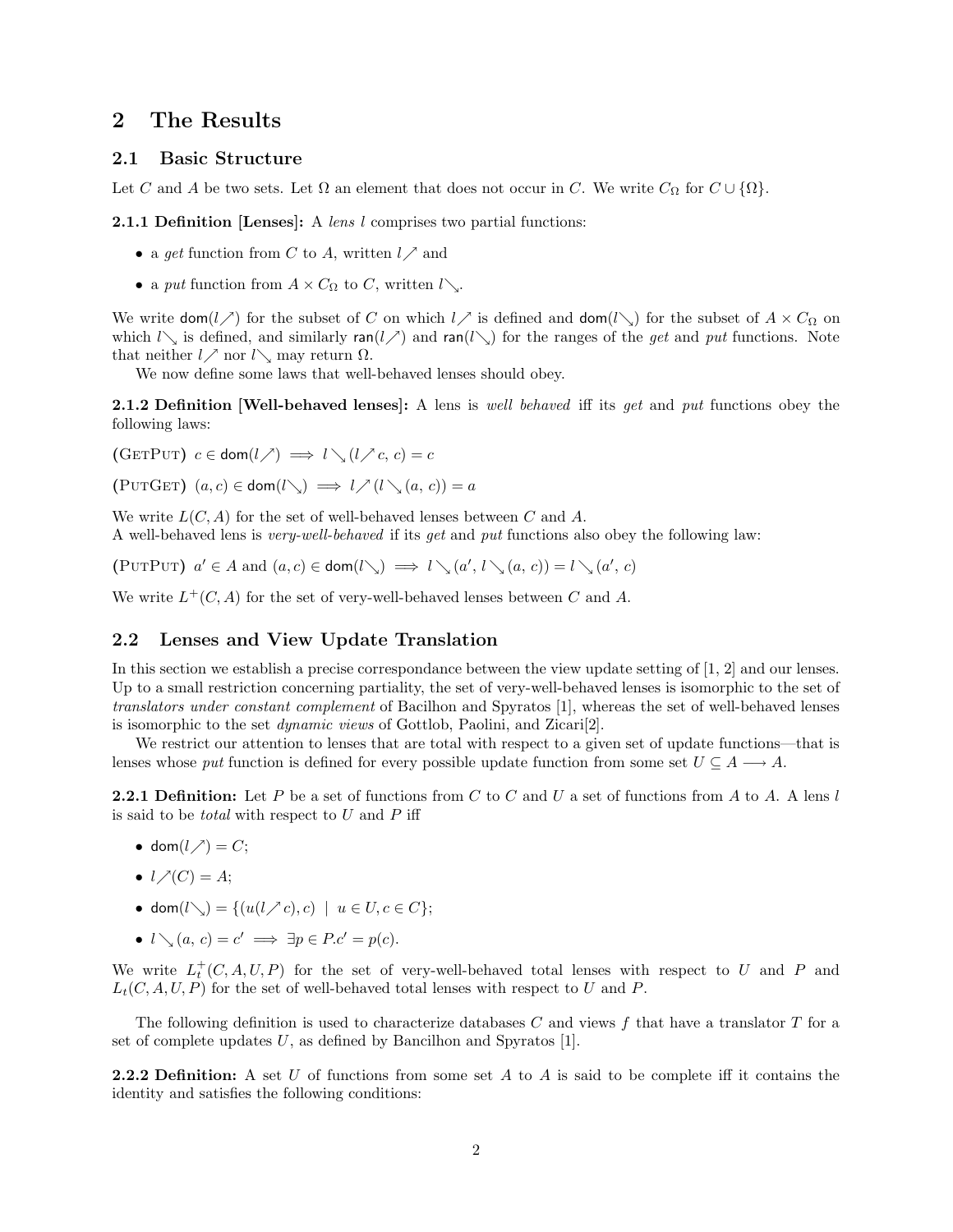- 1.  $\forall u \in U, \forall v \in U, uv \in U$ ;
- 2.  $\forall s \in A, \forall u \in U, \exists v \in U \text{ such that } vu(s) = s;$

**2.2.3 Definition:** Let C and A be sets, P be a set of functions from C to C, and U be a set of functions from A to A that is complete. We define the set  $BS(C, A, U, P)$  as the set of all tuples  $(f, T)$  such that:

- f is a surjective function from  $C$  to  $A$ ;
- $T$  is a function from  $U$  to  $P$ ;
- $\forall u \in U$ ,  $fT(u) = uf$ ;
- $\forall u \in U, \forall s \in C, uf(s) = f(s) \implies T(u)(s) = s;$
- $\forall u \in U, \forall v \in V, T(uv) = T(u)T(v).$

**2.2.4 Theorem:** Let C and A be some sets, and U be a complete set of functions from A to A. The sets  $L_t^+(C, A, U, P)$  and  $BS(C, A, U, P)$  are isomorphic.

**Proof:** We first introduce two functions  $\mathcal{LB}$  from  $L_t^+(C, A, U, P)$  to  $BS(C, A, U, P)$  and  $\mathcal{BL}$  from  $BS(C, A, U, P)$  to  $L_t^+(C, A, U, P)$  and show that both  $\mathcal{LB} \circ \mathcal{BL}$  and  $\mathcal{BL} \circ \mathcal{LB}$  are the identity.

Let l be a total very-well-behaved lens of  $L_t^+(C, A, U, P)$ . We define  $\mathcal{LB}(l)$  as the tuple  $(f, T)$ , where:

- $f = l \nearrow$ ;
- $T = u \mapsto s \mapsto l \setminus (u(l \nearrow s), s).$

We show that we have  $(f, T) \in BS(C, A, U, P)$ .

Since l is total, f is a surjective function from C to A and T is defined for every  $u \in U$  and  $s \in C$ . Let  $u \in U$  and  $s \in C$ . We have  $f(T(u)(s)) = l \nearrow l \searrow (u(l \nearrow s), s) = u(l \nearrow s) = u(f(s))$  by law PUTGET. Let  $u \in U$  and  $s \in C$  such that  $u(f(s)) = f(s)$ . We have  $T(u)(s) = l \setminus (u(l \nearrow s), s) = l \setminus (u(f(s)), s) =$  $l \setminus (f(s), s) = l \setminus (l \nearrow s, s) = s$  by law GETPUT.

Let  $u$  and  $v$  in  $U$ . We have

$$
T(u)(T(v))(s)
$$
  
=  $l \searrow (u(l \nearrow l \searrow (v(l \nearrow s), s)), l \searrow (v(l \nearrow s), s))$   
=  $l \searrow (u(v(l \nearrow s), l \searrow (v(l \nearrow s), s))$   
=  $l \searrow (u(v(l \nearrow s)), s)$   
=  $T(uv)(s)$ 

by laws PUTGET and PUTPUT.

We now define  $\mathcal{BL}$ . Let  $(f, T)$  in  $BS(C, A, U, P)$ , we define l as:

- $l \nearrow = f$ ;
- $\forall u \in U, \forall s \in C, l \setminus (u(f(s)), s) = T(u)(s).$

The function  $l\searrow$  is undefined otherwise.

We now check that l is a very-well-behaved total lens of  $L_t^+(C, A, U, P)$ . We first check GETPUT. We have:

$$
l \setminus (l \nearrow c, c) = l \setminus (f(c), c)
$$
  
=  $l \setminus (id(f(c)), c)$   
=  $T(id)(c)$   
=  $c$ 

since  $id(f(c)) = f(c)$  implies  $T(id)(c) = c$ .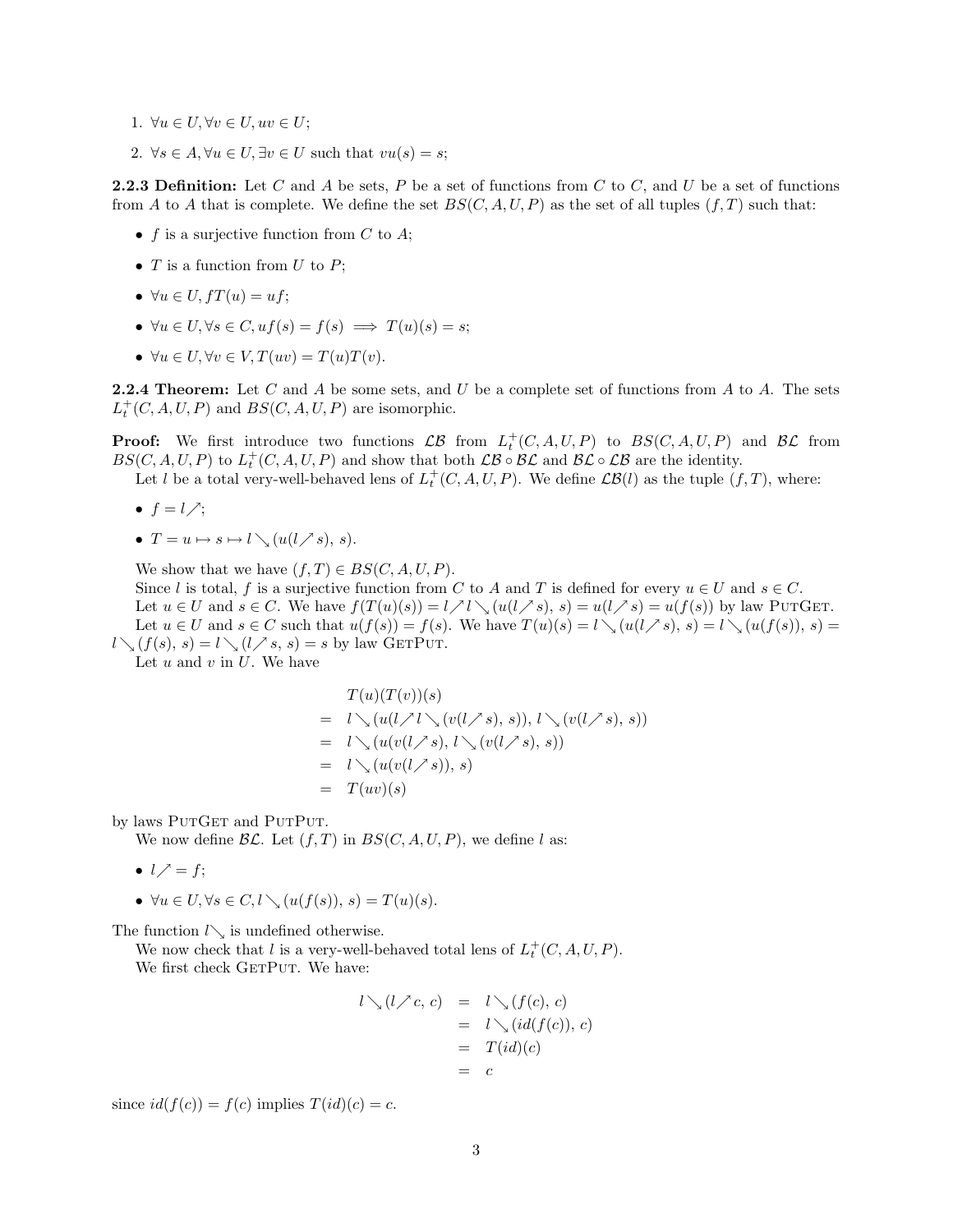We now check PUTGET. We recall that  $l \setminus (a, c)$  is defined iff  $a = u(f(c))$ .

$$
l \nearrow l \searrow (u(f(c)), c) = f(T(u)(c)) = u(f(c))
$$

We now check PUTPUT. As before,  $l \setminus (a, c)$  is defined iff  $a = u(f(c))$ . We consider  $l \searrow (a', l \searrow (u(f(c)), c)).$ 

We show that if  $l \setminus (a', c)$  is defined then it is equal to  $l \setminus (a', l \setminus (u(f(c)), c))$ . Conversely, we show that if  $l \setminus (a', l \setminus (u(f(c)), c))$  is defined then it is equal to  $l \setminus (a', c)$ . We conclude by noting that if any is undefined, then the other is undefined.

Let us assume that  $l \setminus (a', c)$  is defined. Then we have  $a' = u'(f(c))$  for some u'. Let v be such that  $vu(f(c)) = f(c)$  (we know that v exists by definition of U). We have  $a' = u'vu(f(c))$ . We have:

$$
l \searrow (u'vu(f(c)), l \searrow (u(f(c)), c))
$$
  
=  $l \searrow (u'v(u(f(c))), T(u)(c))$   
=  $l \searrow (u'v(f(T(u)(c))), T(u)(c))$   
=  $T(u'v)(T(u)(c))$   
=  $T(u')(T(vu)(c))$   
=  $T(u')(c) = l \searrow (u'(f(c)), c) = l \searrow (a', c)$ 

since  $vu(f(c)) = f(c)$  thus  $T(vu)(c) = c$ .

Let us assume that  $l \setminus (a', l \setminus (u(f(c)), c)) = l \setminus (a', T(u)(c))$  is defined. Thus for some u' we have  $a' = u'(f(T(u)(c)).$  We have:

$$
l \searrow (u'(f(T(u)(c)), T(u)(c)))
$$
  
= 
$$
T(u')(T(u)(c))
$$
  
= 
$$
T(u'u)(c)
$$
  
= 
$$
l \searrow (u'(u(f(c)), c))
$$
  
= 
$$
l \searrow (u'(f(T(u)(c))), c)
$$
  
= 
$$
l \searrow (a', c)
$$

As f is surjective and is defined on all of C, we only need to check that  $\text{dom}(l\searrow) = \{(u(l\nearrow c), c) | u \in$  $U, c \in C$ . It is the case by definition for the put function since  $f = l$ . Moreover, since T is a function from U to P, if  $l \setminus (u(f(c)), c) = c'$  then we have  $c' = T(u)(c)$  for some  $u \in U$ , and we conclude by  $T(u) \in P$ .

We now show that  $\mathcal{LB} \circ \mathcal{BL}$  is the identity. Let  $(f, T)$  be in  $BS(C, A, U, P)$ . We have:

$$
\mathcal{LB}(\mathcal{BL}(f,T))
$$
\n
$$
= \mathcal{LB}(f, \{(u(f(s)), s) \mapsto T(u)(s) \mid u \in U, s \in C\})
$$
\n
$$
= (f, \{u' \mapsto s' \mapsto (\{(u(f(s)), s) \mapsto T(u)(s) \mid u \in U, s \in C\})(u'(f(s')), s') \mid u' \in U, s' \in C\})
$$
\n
$$
= (f, T)
$$

We now show that  $\mathcal{BL} \circ \mathcal{LB}$  is the identity. Let l be a very-well-behaved total lens  $(l \nearrow, l \searrow)$ . We have:

$$
\mathcal{BL}(\mathcal{LB}(l,\nearrow,l\searrow))
$$
\n
$$
= \mathcal{BL}(l,\nearrow,\{u \mapsto s \mapsto l\searrow(u(l,\nearrow s),s) \mid u \in U, s \in C\}
$$
\n
$$
= (l,\nearrow,\{(u'(l,\nearrow s'),s') \mapsto (\{u \mapsto s \mapsto l\searrow(u(l,\nearrow s),s) \mid u \in U, s \in C\})u' \ s' \mid u' \in U, s' \in C\})
$$
\n
$$
= (l,\nearrow,\{(u'(l,\nearrow s'),s') \mapsto l\searrow(u'(l,\nearrow s'),s') \mid u' \in U, s' \in C\})
$$
\n
$$
= (l,\nearrow,\lceil \searrow \rangle)
$$

since  $\text{dom}(l\setminus) = \{(u(l \nearrow c), c) \mid u \in U, c \in C\}.$ 

We now state the relation between our setting and [2]: the set of dynamic views is isomorphic to the set of total well-behaved lenses.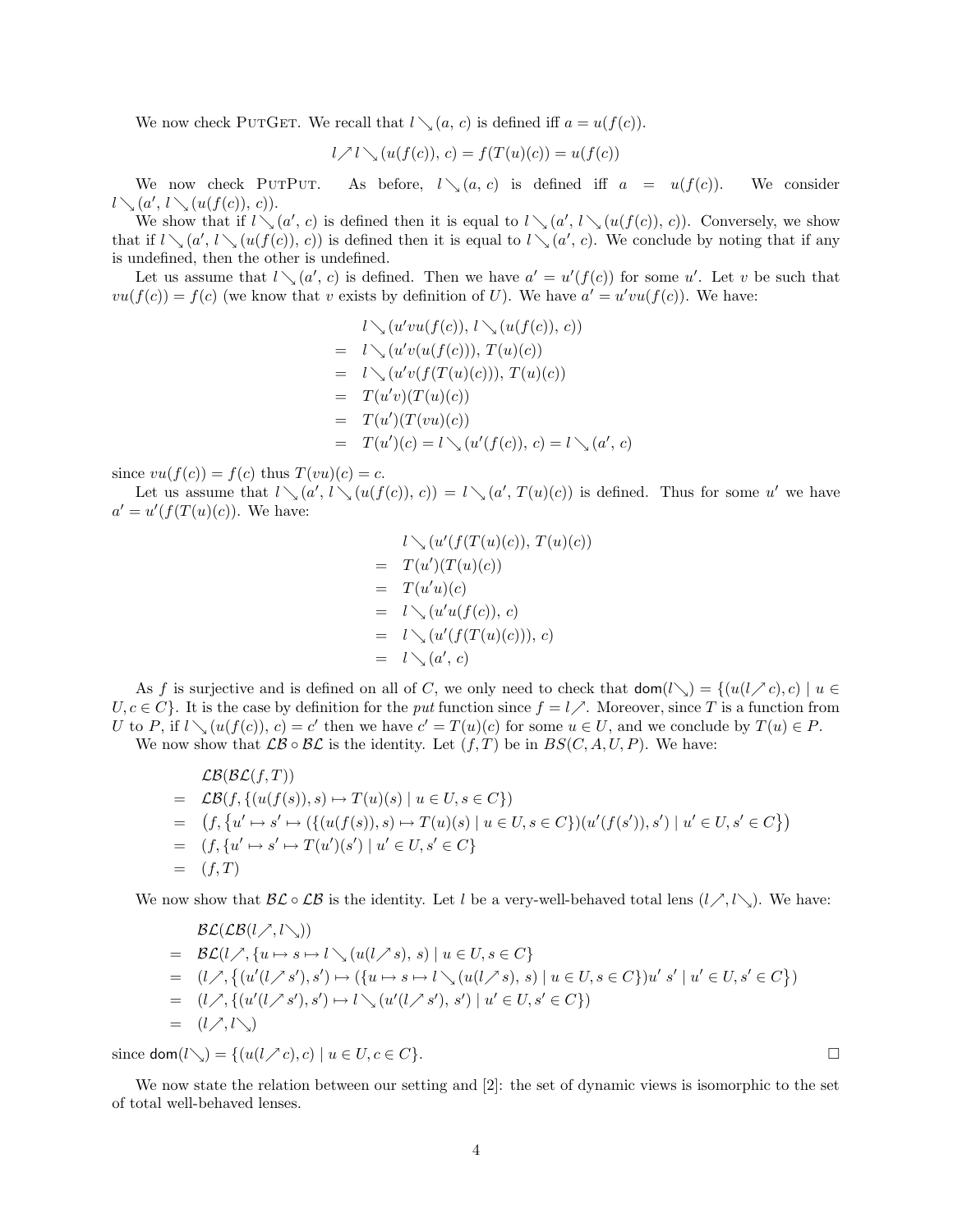**2.2.5 Definition:** The tuple  $((C, P), (A, U), f, \tau)$  is a dynamic view iff:

- $C$  and  $A$  are sets of states;
- P (respectively U) is a set of update operators, that is functions from C to C (respectively from A to A) containing the identity;
- f is a surjective function from  $C$  to  $A$ ;
- $\tau$  is a translator, a function from U to P such that for all  $u \in U$  and  $s \in C$ ,  $f((\tau u)(s)) = u(f(s))$  and such that  $\tau id_A = id_C$ .

We write  $DV(C, A, U, P)$  for the set of dynamic views on C, P, A and U.

**2.2.6 Theorem:** For any sets C, A, P and U, the set  $DV(C, A, U, P)$  is isomorphic to  $L_t(C, A, U, P)$ .

**Proof:** Let C and A be two sets and P and U be two operator sets containing the identity.

We define a function  $D\mathcal{L}$  which transforms a dynamic view of  $DV(C, A, U, P)$  into a lens of  $L_t(C, A, U, P)$ , and a function  $\mathcal{LD}$  which transforms a lens from  $L_t(C, A, U, P)$  to a dynamic view  $DV(C, A, U, P)$ . We then prove that  $\mathcal{DL} \circ \mathcal{LD} = id_{L_t(C,A,U,P)}$  and that  $\mathcal{LD} \circ \mathcal{DL} = id_{DV(C,A,U,P)}$ .

Let  $((C, P), (A, U), f, \tau)$  be a dynamic view. We define  $D\mathcal{L}$  on this dynamic view as l. Let l be the lens defined as:

$$
\forall s \in C \quad l \nearrow s = f(s)
$$
  

$$
\forall s, u \in C \times U \quad l \searrow (u(f(s)), s) = (\tau u)(s)
$$

For all other arguments,  $l\searrow$  is undefined.

We show that we have  $l \in L_t(C, A, U, P)$ . First, we show that l is well-behaved.

GETPUT Let  $s \in C$ .

$$
l \searrow (l \nearrow s, s) = l \searrow (f(s), s)
$$
  
=  $l \searrow (id_A(f(s)), s)$   
=  $(\tau id_A)(s)$   
=  $id_C(s)$   
=  $s$ 

PUTGET Let  $s \in C$  and  $u \in U$ .

$$
l \nearrow l \searrow (u(f(s)), s) = l \nearrow (\tau u)(s)
$$
  
=  $f((\tau u)(s))$   
=  $u(f(s))$ 

We now show that l is total. We immediately have  $\text{dom}(l \nearrow) = \text{dom}(f) = C$ . Moreover, we have  $l \nearrow C = f(C) = A$  as f is surjective. By definition, we have  $\text{dom}(l \searrow) = \{(u(f(s)), s) \mid u \in U, s \in C\}$  with  $f = l \nearrow$ . Moreover, if  $l \searrow (a, c) = c'$ , then  $a = u(f(c))$  and  $c' = (\tau u)(c) = p(c)$  for some  $p \in P$  by definition of  $\tau$ . Thus  $l \in L_t(C, A, U, P)$ .

Let l be a lens of  $L_t(C, A, U, P)$ . We define  $\mathcal{LD}$  on this lens as the tuple  $((C, P), (A, U), f, \tau)$  where:

- $f = l \nearrow$ ;
- $(\tau u)s = l \setminus (u(l \nearrow s), s).$

Note that  $\tau$  is defined for any u and s by the requirement on the domain of  $l\searrow$ .

We show that  $((C, P), (A, U), f, \tau)$  is a dynamic view. The function f is surjective because l is total. The function  $\tau$  is from U to P because l is total.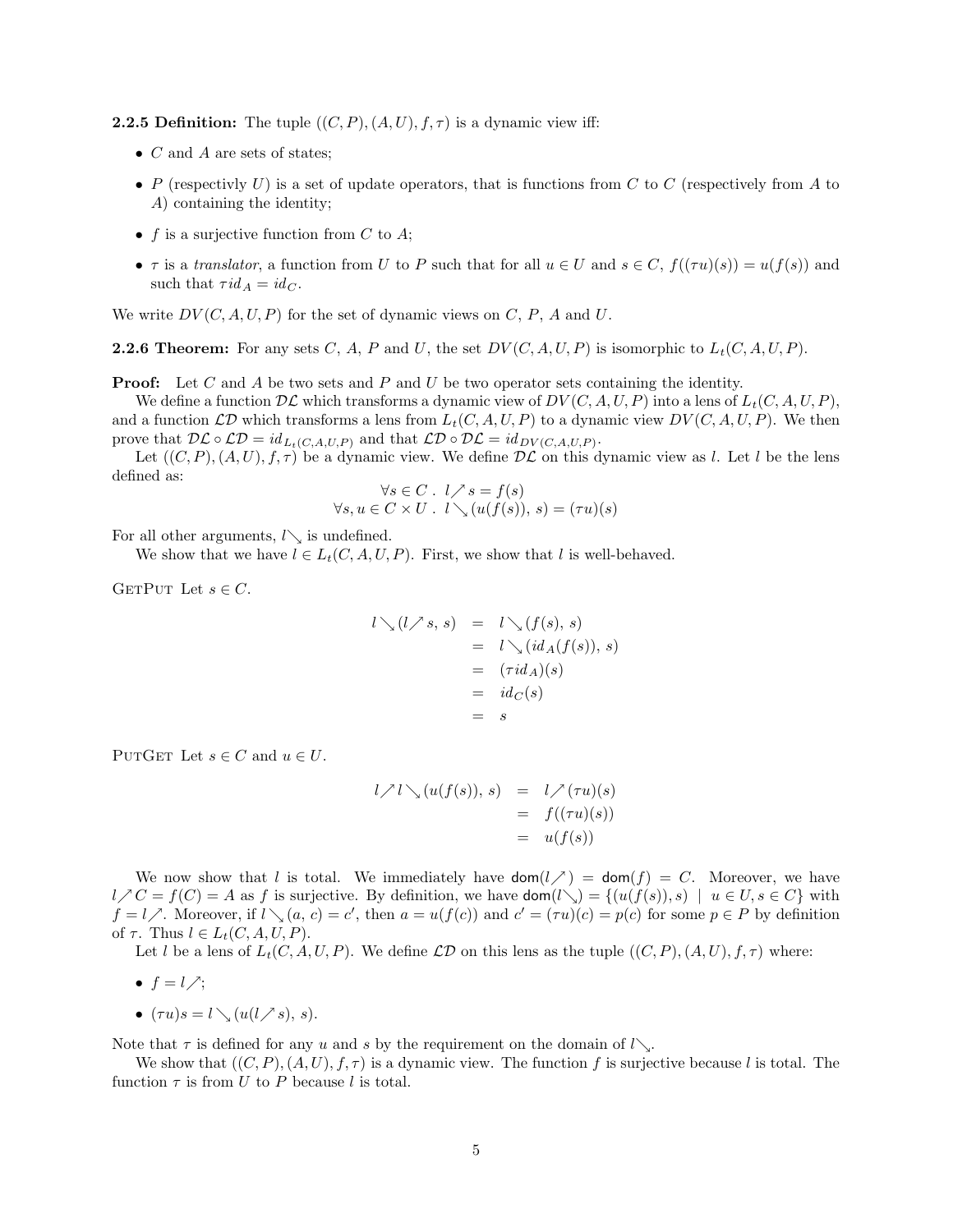Let  $u \in U$  and  $s \in C$ , we have:

$$
f((\tau u)(s)) = l \nearrow l \searrow (u(l \nearrow s), s)
$$
  
=  $u(l \nearrow s)$   
=  $u(f(s))$ 

We also have

$$
(\tau id_A)(s) = l \searrow (id_A(l \nearrow s), s)
$$
  
=  $l \searrow (l \nearrow s, s)$   
=  $s$   
=  $id_C(s)$ 

We now show that  $D\mathcal{L}$  and  $\mathcal{LD}$  form an isomorphism.

Let  $((C, P), (A, U), f, \tau)$  be a dynamic view. Through  $D\mathcal{L}$  we obtain the lens  $l \nearrow =f$  and  $l \setminus (u(f(s)), s) = (\tau u)(s)$  for any  $u \in U$  and  $s \in C$ . Through  $\mathcal{L}D$  we obtain the dynamic view  $f' = l \nearrow f$ and for any  $u \in U$  and  $s \in C$ :

$$
(\tau'u)(s) = l \searrow (u(l \nearrow s), s)
$$
  
=  $l \searrow (u(f(s)), s)$   
=  $(\tau u)(s)$ 

Thus  $\mathcal{LD} \circ \mathcal{DL} = id_{DV(C,A,U,P)}$ .

Let l be a lens of  $L_t(C, A, U, P)$ . Through  $D\mathcal{L}$  we obtain the dynamic view  $f = l \nearrow$  and for any  $u \in U$ and  $s \in C$ ,  $(\tau u)(s) = l \setminus (u(l \nearrow s), s)$ . Through  $\mathcal{LD}$  we obtain the lens  $l' \nearrow s = f = l \nearrow s$  and for any  $u \in U$ and  $s \in C$ :

$$
l' \searrow (u(f(s)), s) = (\tau u)(s)
$$
  
=  $l \searrow (u(l \nearrow s), s)$   
=  $l \searrow (u(f(s)), s)$ 

Thus  $\mathcal{DL} \circ \mathcal{LD} = id_{L_t(C, A, U, P)}$ .

#### 2.3 Partitioning the Concrete Set

In this section, we show that given any fully total very-well-behaved lens (whose put function is total), the concrete set C is isomorphic to the cross product of the abstract set A and some other set.

**2.3.7 Definition:** A very-well-behaved lens is said to be fully total iff dom( $l\searrow$ ) = A × C and if ran( $l\searrow$ ) = C.

**2.3.8 Lemma:** Let l be a fully total very-well-behaved lens. Then we have  $\text{dom}(l \nearrow) = C$  and, if  $C \neq \emptyset$ , ran( $l \nearrow$ ) = A.

**Proof:** Let  $c \in C$ . As l is fully total, there are some a and c' such that  $l \setminus (a, c') = c$ . Thus by rule PUTGET, we have  $l \nearrow c = a$  thus  $c \in \text{dom}(l \nearrow)$ .

Let  $a \in A$ . Let  $c \in C$  (which is not empty, thus there is such a c). As l is fully total,  $l \setminus (a, c)$  is defined, thus by PUTGET  $l \nearrow l \searrow (a, c) = a$ , thus  $a \in \text{ran}(l \nearrow)$ .

**2.3.9 Theorem:** Let  $l$  be a fully total very-well-behaved lens on  $C$  and  $A$ . The set  $C$  is isomorphic to  $A \times \{ \lambda x. l \setminus (x, c) \mid c \in C \}.$ 

**Proof:** Let f be the function from C to  $A \times \{\lambda x. \cup \setminus (x, c) \mid c \in C\}$  defined as:

$$
f(c) = (l \nearrow c, \lambda x. l \searrow (x, c))
$$

. In the contract of the contract of the contract of the contract of the contract of the contract of the contract of